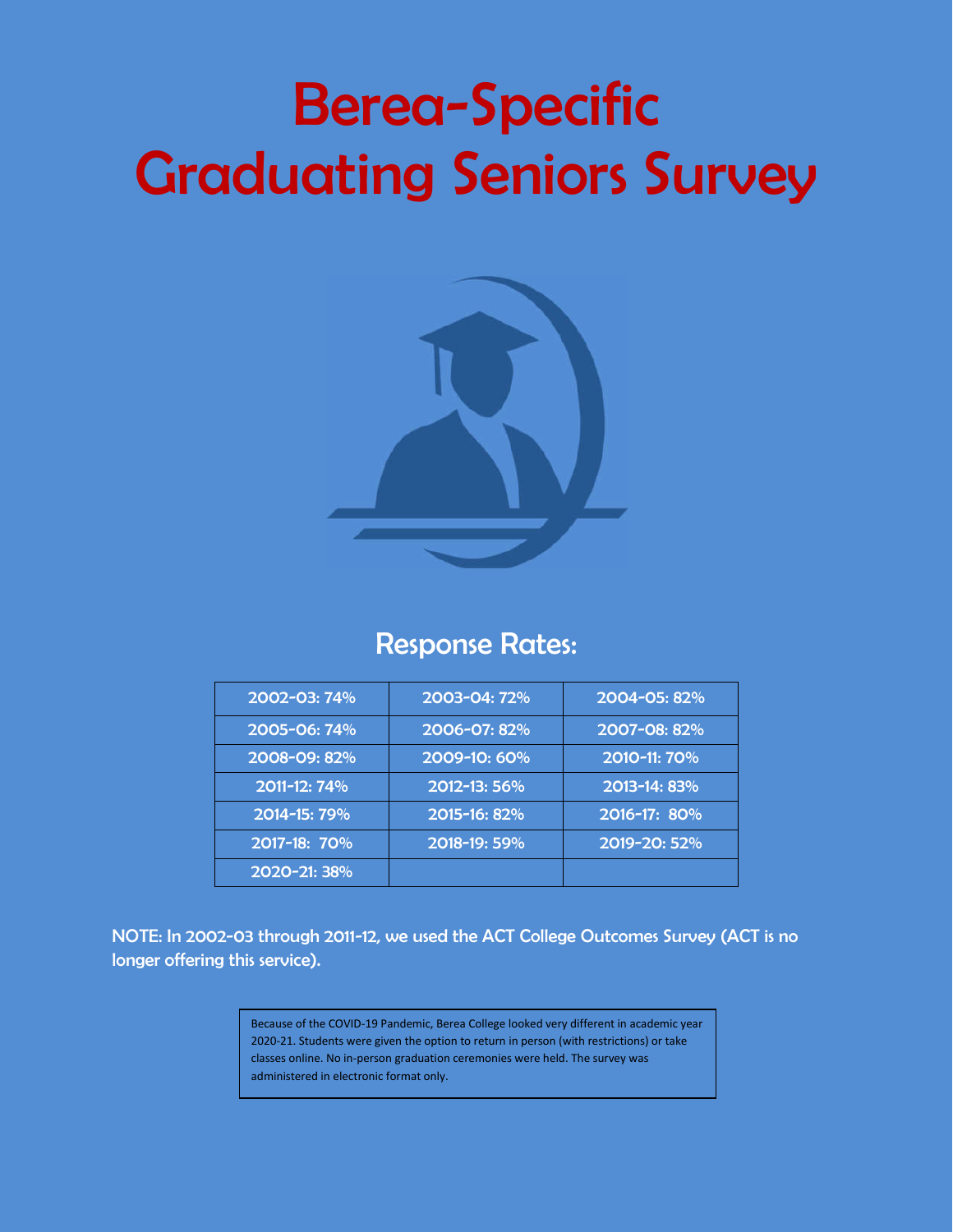## **BEREA COLLEGE GRADUATING SENIOR SURVEY**

**NAME: \_\_\_\_\_\_\_\_\_\_\_\_\_\_\_\_\_\_\_\_\_\_\_\_\_\_\_\_\_\_\_\_\_\_\_\_\_\_\_\_\_\_\_\_\_\_\_\_\_\_\_\_\_\_\_\_\_\_\_\_\_\_\_\_\_\_\_\_\_\_\_\_\_\_\_\_\_\_\_\_\_\_\_**

**B#: \_\_\_\_\_\_\_\_\_\_\_\_\_\_\_\_\_\_\_\_\_\_\_\_\_\_\_\_\_\_\_\_\_\_\_\_\_\_\_\_\_\_\_\_\_\_\_\_\_\_\_\_\_\_\_\_\_\_\_\_\_\_\_\_\_\_\_\_\_\_\_\_\_\_\_\_\_\_\_\_\_\_\_\_\_\_\_**

**Best E-mail Address (not Berea.edu) \_\_\_\_\_\_\_\_\_\_\_\_\_\_\_\_\_\_\_\_\_\_\_\_\_\_\_\_\_\_\_\_\_\_\_\_\_\_\_\_\_\_\_\_\_\_\_\_\_\_\_\_\_\_\_\_\_\_**

| What is the highest degree you intend to obtain? |  |  |  |  |  |  |  |
|--------------------------------------------------|--|--|--|--|--|--|--|
| <b>Bachelor's Degree</b>                         |  |  |  |  |  |  |  |
| Master's Degree                                  |  |  |  |  |  |  |  |
| Doctorate (PhD, EdD)                             |  |  |  |  |  |  |  |
| Medical degree (MD)                              |  |  |  |  |  |  |  |
| Law degree (JD)                                  |  |  |  |  |  |  |  |
| Other, please list_                              |  |  |  |  |  |  |  |

Circle your ratings.

| Indicate the extent to which you agree with the following<br>statements about this college. | Strongly<br>Agree | Aaree          | Neutral.<br>Neither<br>Agree<br>nor<br>Disagree | <b>Disagree</b> | Strongly<br><b>Disagree</b> |
|---------------------------------------------------------------------------------------------|-------------------|----------------|-------------------------------------------------|-----------------|-----------------------------|
| 1. This college has helped me meet the goals I came here to achieve.                        | $\overline{5}$    | 4              |                                                 |                 |                             |
| 2. If choosing a college again, I would choose this one.                                    | 5                 | 4              | 3                                               | っ               |                             |
| 3. My experiences here have equipped me to deal with possible career changes.               | 5                 | $\overline{4}$ | 3                                               | $\mathcal{P}$   |                             |
| 4. I would recommend this college to others.                                                | 5                 | 4              | 3                                               | າ               |                             |
| 5. This college is equally supportive of all genders.                                       | 5                 | 4              | 3                                               | $\mathcal{P}$   |                             |
| 6. This college is equally supportive of all racial/ethnic groups.                          | 5                 | 4              | Э                                               | ົ               |                             |

| How large a contribution do you feel your educational<br>experiences at this college have made to your growth<br>and preparation in each of the following areas? | Very Great | Great | Moderate | Little        | None |
|------------------------------------------------------------------------------------------------------------------------------------------------------------------|------------|-------|----------|---------------|------|
| Intellectual Growth (acquiring knowledge, skills, ideas, concepts,<br>analytical thinking)                                                                       | 5          | 4     | 3        |               |      |
| Personal Growth (developing self-understanding, self-discipline, and<br>mature attitudes, values, and goals)                                                     | 5          |       |          |               |      |
| Social Growth (understanding others and their views, adapting<br>successfully to a variety of social situations)                                                 | 5          | 4     |          |               |      |
| Preparation for further study                                                                                                                                    |            |       | 3        | っ             |      |
| Preparation for career                                                                                                                                           |            |       |          | $\mathcal{P}$ |      |

| Required courses outside my area of specialization<br>helped me                  | Strongly<br>agree | Agree          | Neutral,<br>neither<br>agree nor<br>disagree | <b>Disagree</b> | Strongly<br>disagree | Not<br>applicable<br>to me |
|----------------------------------------------------------------------------------|-------------------|----------------|----------------------------------------------|-----------------|----------------------|----------------------------|
| think about my major in the context of a larger world view.                      | 5                 | 4              | 3                                            | 2               |                      | n/a                        |
| develop as a "whole person."                                                     | 5                 | 4              | 3                                            | 2               |                      | n/a                        |
| appreciate great works of literature, philosophy, and art.                       | 5                 | $\overline{4}$ | 3                                            | $\overline{2}$  |                      | n/a                        |
| broaden my awareness of diversity among people, their values and<br>cultures.    | 5                 | 4              | 3                                            | 2               |                      | n/a                        |
| increase my knowledge of the earth and its physical and biological<br>resources. | 5                 | 4              | 3                                            | $\mathcal{P}$   |                      | n/a                        |
| build a framework to organize my learning within and across areas of<br>study.   | 5                 | 4              | 3                                            | 2               |                      | n/a                        |
| become a more independent and self-directed learner.                             | 5                 | 4              | 3                                            | $\overline{2}$  |                      | n/a                        |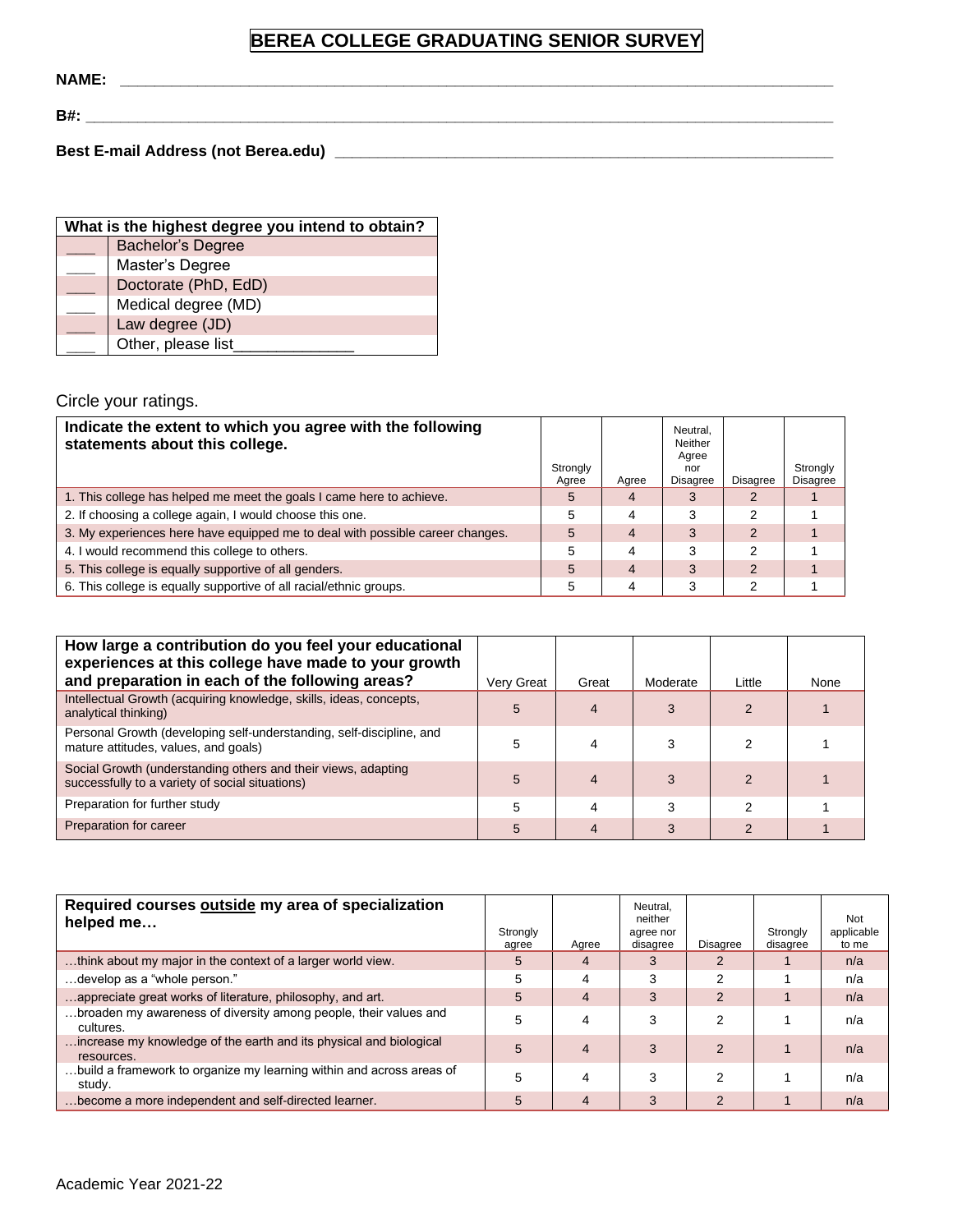| How much progress have you made at Berea toward the<br>attainment of each outcome?                         | Very      |                | Moderate       |                |           |
|------------------------------------------------------------------------------------------------------------|-----------|----------------|----------------|----------------|-----------|
|                                                                                                            | much<br>5 | Much<br>4      | (average)<br>3 | Little<br>2    | None<br>1 |
| 1. Drawing conclusions after weighing evidence, facts, and ideas.<br>2. Developing problem-solving skills. | 5         | 4              | 3              | 2              | 1         |
|                                                                                                            |           |                |                |                |           |
| 3. Learning to think and reason.                                                                           | 5         | 4              | 3              | 2              | 1         |
| 4. Locating, screening, and organizing information.                                                        | 5         | 4              | 3              | 2              | 1         |
| 5. Thinking objectively about beliefs, attitudes, and values.                                              | 5         | 4              | 3              | $\overline{2}$ | 1         |
| 6. Developing my creativity; generating original ideas and products.                                       | 5         | 4              | 3              | $\overline{2}$ |           |
| 7. Improving my writing skills.                                                                            | 5         | $\overline{4}$ | 3              | $\overline{2}$ | 1         |
| 8. Reading with greater speed and better comprehension.                                                    | 5         | 4              | 3              | 2              | 1         |
| 9. Speaking more effectively.                                                                              | 5         | $\overline{4}$ | 3              | $\overline{2}$ |           |
| 10. Further developing my study skills.                                                                    | 5         | 4              | 3              | 2              | 1         |
| 11. Listening to and understanding what others say.                                                        | 5         | $\overline{4}$ | 3              | $\overline{2}$ | 1         |
| 12. Learning to formulate and re-shape my lifetime goals.                                                  | 5         | 4              | 3              | 2              |           |
| 13. Developing openness to new ideas and practices.                                                        | 5         | 4              | 3              | 2              |           |
| 14. Acquiring knowledge and skills needed for a career.                                                    | 5         | 4              | 3              | $\overline{2}$ | 1         |
| 15. Becoming competent in my major.                                                                        | 5         | $\overline{4}$ | 3              | $\overline{2}$ | 1         |
| 16. Appreciating the fine arts, music, literature, and the humanities.                                     | 5         | 4              | 3              | 2              |           |
| 17. Broadening my intellectual interests.                                                                  | 5         | $\overline{4}$ | 3              | $\overline{2}$ | 1         |
| Discovering productive and rewarding uses of my talents and leisure time.<br>18.                           | 5         | 4              | 3              | $\overline{2}$ | 1         |
| 19. Learning principles for improving physical and mental health.                                          | 5         | 4              | 3              | $\overline{2}$ |           |
| 20. Developing effective job-seeking skills (e.g., interviewing, resumé construction).                     | 5         | 4              | 3              | $\overline{2}$ |           |
| Learning about career options.<br>21.                                                                      | 5         | $\overline{4}$ | 3              | $\overline{2}$ | 1         |
| 22. Applying scientific knowledge and skills.                                                              | 5         | 4              | 3              | $\overline{2}$ |           |
| 23. Learning principles for conserving and improving the global environment.                               | 5         | $\overline{4}$ | 3              | $\overline{2}$ | 1         |
| 24. Effectively using technology (e.g., computers, high-tech equipment).                                   | 5         | 4              | 3              | $\overline{2}$ |           |
| 25. Learning about the role of science and technology in society.                                          | 5         | 4              | 3              | $\overline{2}$ | 1         |
| 26. Understanding and applying mathematical concepts and statistical reasoning.                            | 5         | 4              | 3              | 2              | 1         |

| Rate the importance to you of each of the following:                                                         |                        |                       |                       |                         | I don't              |
|--------------------------------------------------------------------------------------------------------------|------------------------|-----------------------|-----------------------|-------------------------|----------------------|
|                                                                                                              | Extremely<br>important | Somewhat<br>important | Not very<br>important | Not at all<br>important | know at<br>this time |
| 1. Serving humankind.                                                                                        | 4                      | 3                     |                       |                         | <b>IDK</b>           |
| 2. Protecting the natural world.                                                                             | 4                      | 3                     | 2                     |                         | <b>IDK</b>           |
| 3. Solving environmental problems.                                                                           | $\overline{4}$         | 3                     | $\overline{2}$        |                         | <b>IDK</b>           |
| Gaining knowledge and skills necessary to maintain a healthy lifestyle, including<br>4.<br>physical fitness. | 4                      | 3                     | 2                     |                         | <b>IDK</b>           |
| 5. Developing a desire for life-long learning.                                                               | $\overline{4}$         | 3                     | 2                     |                         | <b>IDK</b>           |
| 6. Striving for racial harmony.                                                                              | 4                      | 3                     | 2                     |                         | <b>IDK</b>           |
| 7. Traveling to new places.                                                                                  | 4                      | 3                     | $\overline{2}$        |                         | <b>IDK</b>           |
| 8. Learning more about Appalachian culture/history.                                                          | 4                      | 3                     | 2                     |                         | <b>IDK</b>           |
| 9. Learning more about African and African American culture/history.                                         | $\overline{4}$         | 3                     | $\mathfrak{p}$        |                         | <b>IDK</b>           |
| 10. Learning more about women's culture/history.                                                             | 4                      | 3                     | 2                     |                         | <b>IDK</b>           |
| 11. Being a responsible citizen of the world.                                                                | $\overline{4}$         | 3                     | $\overline{2}$        |                         | <b>IDK</b>           |
| 12. Finding work that is challenging and that stimulates personal growth.                                    | 4                      | 3                     | 2                     |                         | <b>IDK</b>           |
| 13. Volunteering service to my community.                                                                    | 4                      | 3                     | $\overline{2}$        |                         | <b>IDK</b>           |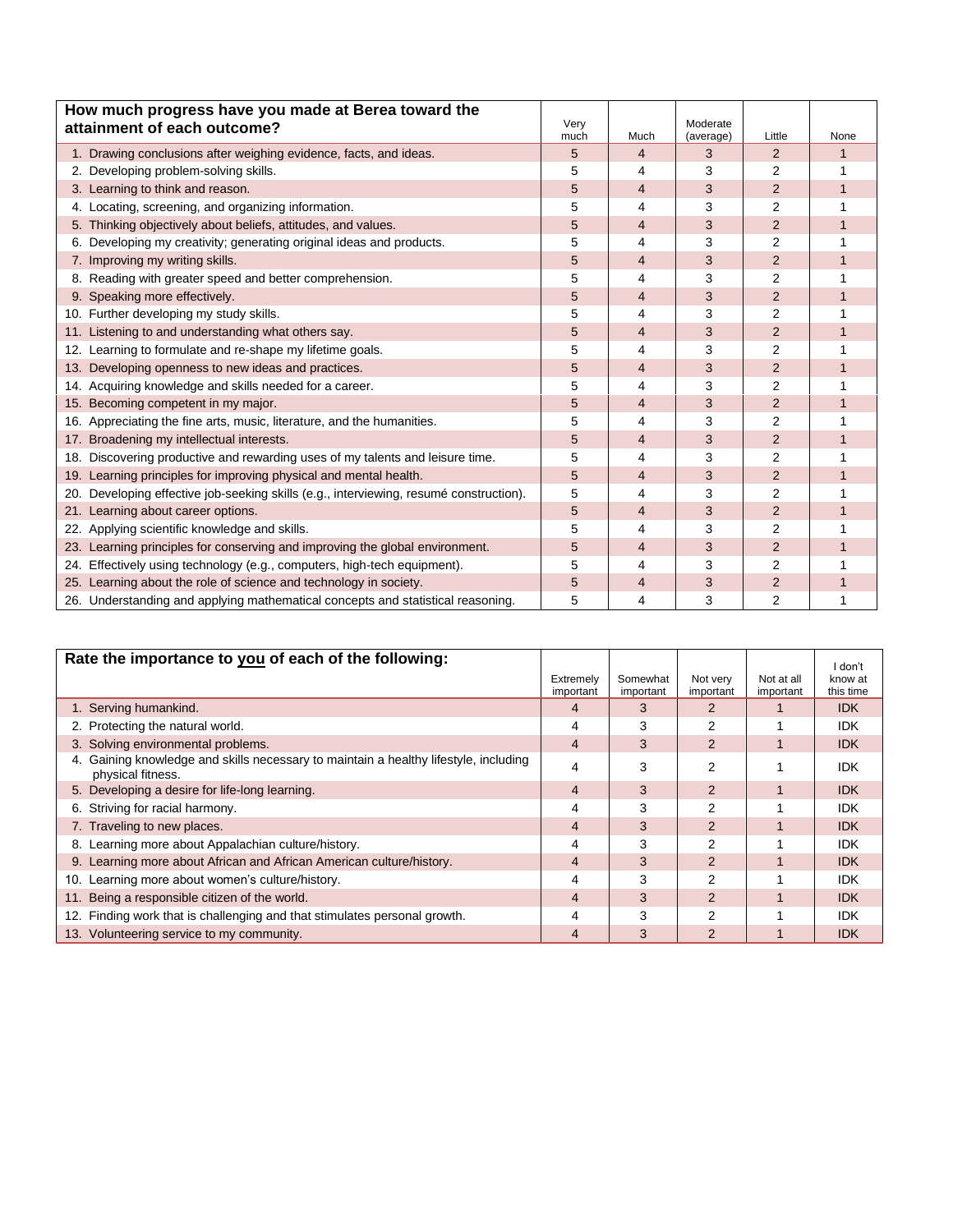| Indicate your level of satisfaction with each of the<br>following.                                                                      | Very<br>satisfied | Satisfied      | Neutral,<br>neither<br>satisfied nor<br>dissatisfied | <b>Dissatisfied</b> | Very<br>dissatisfied | No rating<br>possible; not<br>applicable;<br>not able to<br>judge |
|-----------------------------------------------------------------------------------------------------------------------------------------|-------------------|----------------|------------------------------------------------------|---------------------|----------------------|-------------------------------------------------------------------|
| 1. Faculty respect for students.                                                                                                        | 5                 | $\overline{4}$ | 3                                                    | $\overline{2}$      | $\mathbf{1}$         | n/a                                                               |
| 2. Quality of instruction.                                                                                                              | 5                 | 4              | 3                                                    | 2                   | 1                    | n/a                                                               |
| 3. Availability of faculty for office appointments.                                                                                     | 5                 | 4              | 3                                                    | $\overline{2}$      | $\mathbf{1}$         | n/a                                                               |
| 4. Concern for me as an individual.                                                                                                     | 5                 | 4              | 3                                                    | $\overline{2}$      | 1                    | n/a                                                               |
| 5. Informal contact with faculty in non-academic settings.                                                                              | 5                 | $\overline{4}$ | 3                                                    | $\overline{2}$      | 1                    | n/a                                                               |
| 6. Quality of my program of study.                                                                                                      | 5                 | 4              | 3                                                    | $\overline{2}$      | 1                    | n/a                                                               |
| 7. Quality of academic advising.                                                                                                        | 5                 | 4              | 3                                                    | 2                   | 1                    | n/a                                                               |
| 8. My sense of belonging on this campus.                                                                                                | 5                 | 4              | 3                                                    | $\overline{2}$      | 1                    | n/a                                                               |
| 9. Flexible degree requirements.                                                                                                        | 5                 | $\overline{4}$ | 3                                                    | $\overline{2}$      | $\mathbf{1}$         | n/a                                                               |
| 10. Services for victims of crime and harassment.                                                                                       | 5                 | 4              | 3                                                    | $\overline{2}$      | 1                    | n/a                                                               |
| 11. Student counseling services.                                                                                                        | 5                 | $\overline{4}$ | 3                                                    | $\overline{2}$      | $\mathbf{1}$         | n/a                                                               |
| 12. Residence hall services and programs.                                                                                               | 5                 | 4              | 3                                                    | $\overline{2}$      | 1                    | n/a                                                               |
| 13. Student health services (White House Clinic)                                                                                        | 5                 | 4              | 3                                                    | $\overline{2}$      | $\mathbf{1}$         | n/a                                                               |
| 14. Freedom from sexual harassment on campus.                                                                                           | 5                 | 4              | 3                                                    | $\overline{2}$      | 1                    | n/a                                                               |
| 15. Personal security/safety on campus.                                                                                                 | 5                 | $\overline{4}$ | 3                                                    | $\overline{2}$      | $\mathbf{1}$         | n/a                                                               |
| 16. College support of nontraditional students (24 or older and/or married<br>and/or a parent).                                         | 5                 | 4              | 3                                                    | $\overline{2}$      | 1                    | n/a                                                               |
| 17. Rules governing student conduct.                                                                                                    | 5                 | 4              | 3                                                    | $\overline{2}$      | $\mathbf{1}$         | n/a                                                               |
| 18. If you disclosed a disability to the College, what is your level of<br>satisfaction with the Disability and Accessibility Services? | 5                 | 4              | 3                                                    | $\overline{2}$      | 1                    | n/a                                                               |
| 19. Campus atmosphere of ethnic, political, and religious understanding.                                                                | 5                 | $\overline{4}$ | 3                                                    | 2                   | $\mathbf{1}$         | n/a                                                               |
| 20. College social activities.                                                                                                          | 5                 | 4              | 3                                                    | $\overline{2}$      | 1                    | n/a                                                               |
| 21. Opportunities for involvement in campus activities.                                                                                 | 5                 | $\overline{4}$ | 3                                                    | $\overline{2}$      | $\mathbf{1}$         | n/a                                                               |
| 22. Recreational and intramural programs.                                                                                               | 5                 | 4              | 3                                                    | $\overline{2}$      | 1                    | n/a                                                               |
| 23. Career development services.                                                                                                        | 5                 | $\overline{4}$ | 3                                                    | $\overline{2}$      | $\mathbf{1}$         | n/a                                                               |
| 24. Practical work experiences offered in areas related to my major.                                                                    | 5                 | 4              | 3                                                    | $\overline{2}$      | 1                    | n/a                                                               |
| 25. New student orientation services.                                                                                                   | 5                 | $\overline{4}$ | 3                                                    | $\overline{2}$      | $\mathbf{1}$         | n/a                                                               |
| 26. Financial aid services.                                                                                                             | 5                 | 4              | 3                                                    | $\overline{2}$      | 1                    | n/a                                                               |
| 27. Support related to computers and technology.                                                                                        | 5                 | 4              | 3                                                    | $\overline{2}$      | $\mathbf{1}$         | n/a                                                               |
| 28. Developmental, remedial, and tutorial services, including writing labs<br>and math labs.                                            | 5                 | 4              | 3                                                    | $\overline{2}$      | 1                    | n/a                                                               |
| 29. Student Wellness Programs (e.g., THRIVE, Fresh Start, etc.)                                                                         | 5                 | 4              | 3                                                    | $\overline{2}$      | $\mathbf{1}$         | n/a                                                               |
| 30. Library/learning resources and services.                                                                                            | 5                 | 4              | 3                                                    | $\overline{2}$      | 1                    | n/a                                                               |
| 31. Transfer of course credits from other colleges to this college.                                                                     | 5                 | 4              | 3                                                    | $\overline{2}$      | 1                    | n/a                                                               |
| 32. Variety of courses offered.                                                                                                         | 5                 | 4              | 3                                                    | $\overline{2}$      | 1                    | n/a                                                               |
| 33. This college in general.                                                                                                            | 5                 | 4              | 3                                                    | $\overline{2}$      | 1                    | n/a                                                               |

| What is the extent of the college's contribution (i.e., your                                       |               |                |                       |                |      |                   |
|----------------------------------------------------------------------------------------------------|---------------|----------------|-----------------------|----------------|------|-------------------|
| college experiences both in and out of class) to your personal                                     |               |                |                       |                |      |                   |
| growth?                                                                                            | Very<br>great | Great          | Moderate<br>(average) | Little         | None | Not<br>applicable |
| 1. Becoming an effective team or group member.                                                     | 5             | 4              | з                     | 2              |      | n/a               |
| 2. Becoming more willing to consider opposing points of view.                                      | 5             | 4              | 3                     | $\overline{2}$ |      | n/a               |
| 3. Interacting well with people from cultures other than my own.                                   | 5             | 4              | 3                     | 2              |      | n/a               |
| 4. Preparing to cope with changes as they occur (e.g., in career, relationships,<br>lifestyle).    | 5             | 4              | 3                     | $\overline{2}$ |      | n/a               |
| 5. Developing leadership skills.                                                                   | 5             | 4              | 3                     | 2              |      | n/a               |
| 6. Actively participating in volunteer work to support worthwhile causes.                          | 5             | 4              | 3                     | $\overline{2}$ |      | n/a               |
| 7. Becoming more aware of global and international issues/events.                                  | 5             | 4              | 3                     | 2              |      | n/a               |
| Gaining insight into human nature through the study of literature, history, and the<br>8.<br>arts. | 5             | 4              | 3                     | $\overline{2}$ |      | n/a               |
| 9. Recognizing my rights, responsibilities, and privileges as a citizen.                           | 5             | 4              | 3                     | 2              |      | n/a               |
| 10. Becoming sensitive to moral injustices and ways of avoiding or correcting them.                | 5             | 4              | 3                     | $\overline{2}$ |      | n/a               |
| 11. Understanding religious values that differ from my own.                                        | 5             | 4              | 3                     | 2              |      | n/a               |
| 12. Developing a sense of purpose, value, and meaning for my life.                                 | 5             | $\overline{4}$ | 3                     | $\overline{2}$ |      | n/a               |
| 13. Learning how to manage finances (personal, family, or business).                               | 5             | 4              | 3                     | 2              |      | n/a               |
| 14. Becoming academically competent.                                                               | 5             | 4              | 3                     | 2              |      | n/a               |
| 15. Developing self-confidence.                                                                    | 5             | 4              | 3                     | 2              |      | n/a               |
| 16. Becoming more willing to change and learn new things.                                          | 5             | 4              | 3                     | $\overline{2}$ |      | n/a               |
| 17. Developing my religious values.                                                                | 5             | 4              | 3                     | 2              |      | n/a               |
| 18. Acquiring a well-rounded General Education.                                                    | 5             | 4              | 3                     | $\overline{2}$ |      | n/a               |
| 19. Becoming sensitive to cultural differences.                                                    | 5             | 4              | 3                     | 2              |      | n/a               |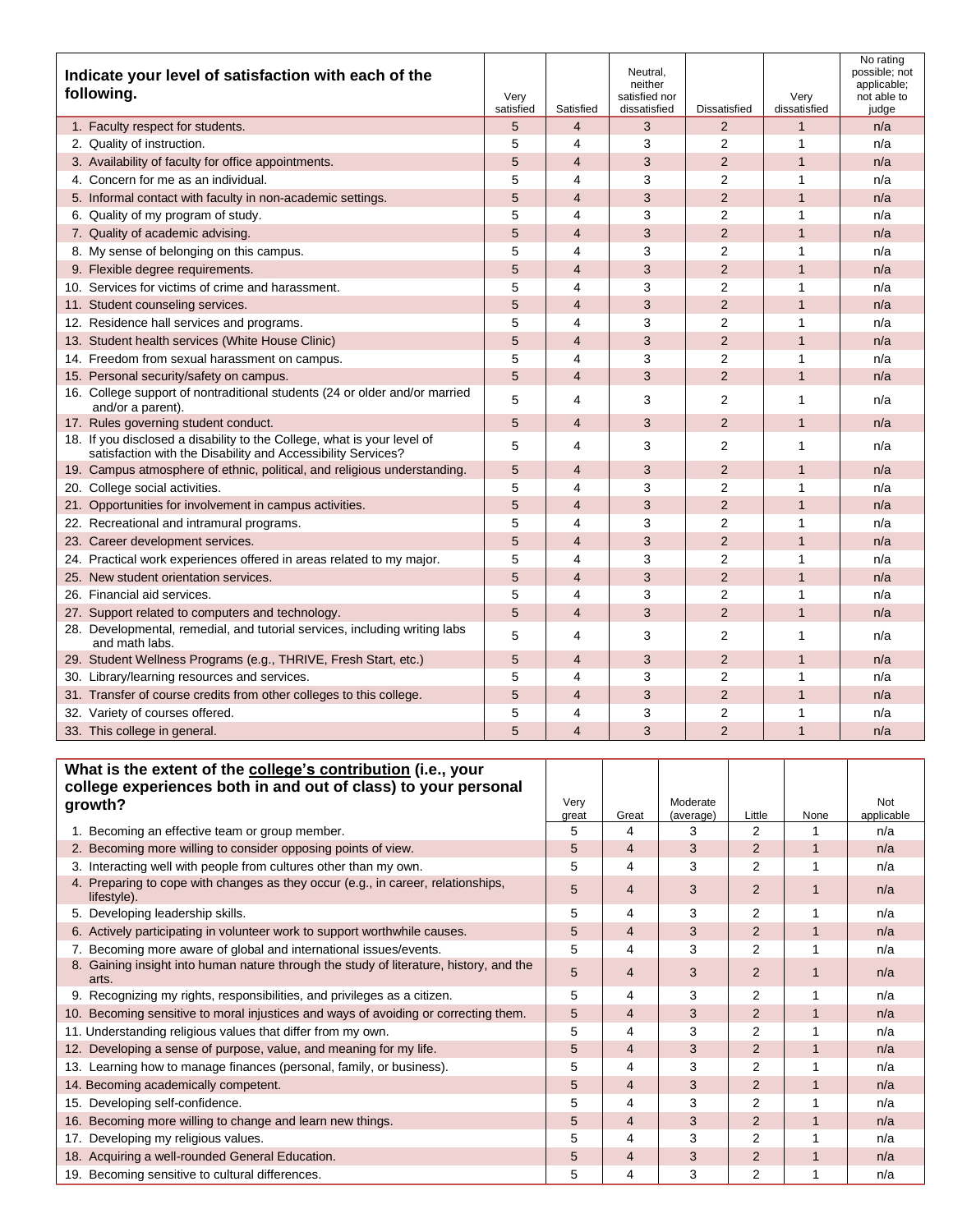| Indicate the extent to which you agree with the following<br>statements about the Work (Labor) Program.                        | Strongly<br>agree | Agree | Neither<br>agree nor<br>disagree | <b>Disagree</b> | Strongly<br>disagree |
|--------------------------------------------------------------------------------------------------------------------------------|-------------------|-------|----------------------------------|-----------------|----------------------|
| 1. Having a job in the Work Program helped to reduce my college costs.                                                         | 5                 | 4     | 3                                | $\mathcal{P}$   |                      |
| 2. My Work Program experience helped me feel better prepared for work after<br>college.                                        | 5                 | 4     | 3                                | 2               |                      |
| 3. My Work Program experience helped me to develop/strengthen my problem-<br>solving skills.                                   | 5                 | 4     | 3                                | $\overline{2}$  |                      |
| 4. My Work Program experience helped me to develop/strengthen my<br>communication skills.                                      | 5                 | 4     | 3                                | 2               |                      |
| 5. My Work Program experience helped me to develop/strengthen my leadership<br>skills.                                         | 5                 | 4     | 3                                | $\mathcal{P}$   |                      |
| 6. My Work Program experience helped me to develop/strengthen skills for<br>working cooperatively in groups/teams.             | 5                 | 4     | 3                                | 2               |                      |
| 7. My Work Program experience helped me to develop/strengthen my ability to<br>work with people who are different from myself. | 5                 | 4     | 3                                | $\overline{2}$  |                      |
| 8. My Work Program experience helped me to gain a better understanding of<br>myself.                                           | 5                 | 4     | 3                                | 2               |                      |
| 9. My Work Program experience helped to develop/strengthen my work ethic.                                                      | 5                 | 4     | 3                                | 2               |                      |
| 10. My Work Program experience helped me to appreciate the value and dignity of<br>work.                                       | 5                 | 4     | 3                                | 2               |                      |

| Rate your agreement with the following statements:                                                                                        |                     |   |   |                        |
|-------------------------------------------------------------------------------------------------------------------------------------------|---------------------|---|---|------------------------|
|                                                                                                                                           | Completely<br>agree |   |   | Completely<br>disagree |
| 1. My knowledge of different cultures and subcultures has grown during my time at<br>Berea College.                                       | 5                   |   |   |                        |
| 2. I understand more about my own culture or subculture now than when I started<br>Berea College.                                         |                     |   | 3 |                        |
| 3. I enjoy getting to know people from different cultures or subcultures.                                                                 | 5                   | 4 | 3 |                        |
| 4. I find myself wanting to understand why people from different cultures or<br>subcultures act differently at times than I would expect. |                     |   | 3 |                        |
| 5. I have grown in my empathy towards those who are different from me.                                                                    | 5                   | 4 | 3 |                        |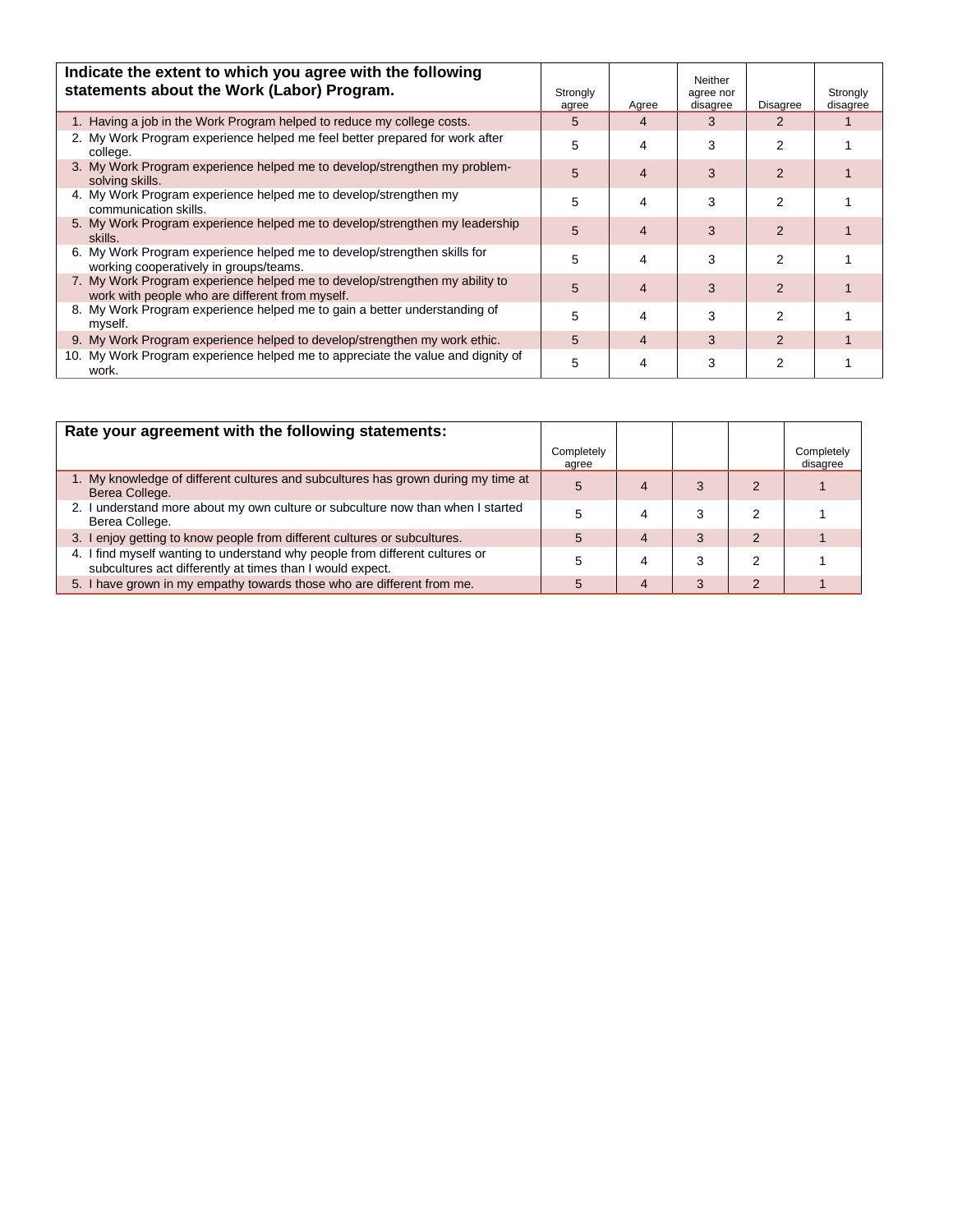### **Career Development and Internship**

| What are your plans after graduation? (Check all that apply) |  |                      |  |  |  |  |  |
|--------------------------------------------------------------|--|----------------------|--|--|--|--|--|
| Begin work (have already secured a position)                 |  | PeaceCorps           |  |  |  |  |  |
| Seek employment                                              |  | AmeriCorps           |  |  |  |  |  |
| Continue my education                                        |  | Volunteer            |  |  |  |  |  |
| Graduate Assistantship                                       |  | Travel               |  |  |  |  |  |
| Military                                                     |  | Intentional time off |  |  |  |  |  |
| Start my own business                                        |  | Other:               |  |  |  |  |  |

#### **If you selected "begin work" please answer the following questions. If you did not select "begin work" please skip to question 8.**

| <br>Name of employer:                              |                            |  |                            |        |  |  |
|----------------------------------------------------|----------------------------|--|----------------------------|--------|--|--|
| Job Title:                                         |                            |  |                            |        |  |  |
| Location of Employer (list state or country name): |                            |  |                            |        |  |  |
|                                                    | Is your job                |  |                            |        |  |  |
|                                                    | <b>Full-Time Permanent</b> |  | <b>Full-Time Temporary</b> | Other: |  |  |
|                                                    | Part-Time Permanent        |  | Part-Time Temporary        |        |  |  |

| 3. | Which of the following best describes<br>your employer? |                                                            |  |  |  |
|----|---------------------------------------------------------|------------------------------------------------------------|--|--|--|
|    | Educational organization                                |                                                            |  |  |  |
|    |                                                         | Not-for-profit organization                                |  |  |  |
|    |                                                         | For-profit organization                                    |  |  |  |
|    |                                                         | Government                                                 |  |  |  |
|    | Military                                                |                                                            |  |  |  |
|    |                                                         | Self employed                                              |  |  |  |
|    |                                                         | Other, please describe                                     |  |  |  |
| 5. |                                                         | How closely related is your job to what you<br>want to do? |  |  |  |
|    | Closely related                                         |                                                            |  |  |  |
|    | Somewhat related                                        |                                                            |  |  |  |
|    | Not at all related                                      |                                                            |  |  |  |

| 6. | How satisfied are you with your decision to take<br>this job? |                  |  |  |  |
|----|---------------------------------------------------------------|------------------|--|--|--|
|    |                                                               | Very satisfied   |  |  |  |
|    |                                                               | Satisfied        |  |  |  |
|    |                                                               | Unsatisfied      |  |  |  |
|    |                                                               | Very unsatisfied |  |  |  |

| that apply.) | How did you find your full-time job? (Check all        |
|--------------|--------------------------------------------------------|
|              | I did an internship with this employer                 |
|              | Referral or connection resulting from an<br>internship |
|              | Career Day/Job Fair                                    |
|              | Family/Friends                                         |
|              | Direct application to organization                     |
|              | On-campus interview                                    |
|              | Berea College LinkedIn Job Listing                     |
|              | Employment Agency                                      |
|              | Social Media                                           |
|              | Faculty/staff                                          |
|              | Referred by Berea Alumni                               |
|              | Internet Postings                                      |
|              | Other, please describe                                 |

 **7.** We are trying to help our future students gain a better understanding of what salary they can typically expect. This helps us know, for example, that "5 of our Biology students are being paid an average of \$35,000" right after graduation. **If you know and are willing to share this information with us, what is the salary for your position? Please provide an annual or hourly salary (whichever is more applicable to your job).** per year (annual) \_\_\_\_\_\_\_\_\_\_\_\_\_\_\_\_\_\_ per hour \_\_\_\_\_\_I prefer not to respond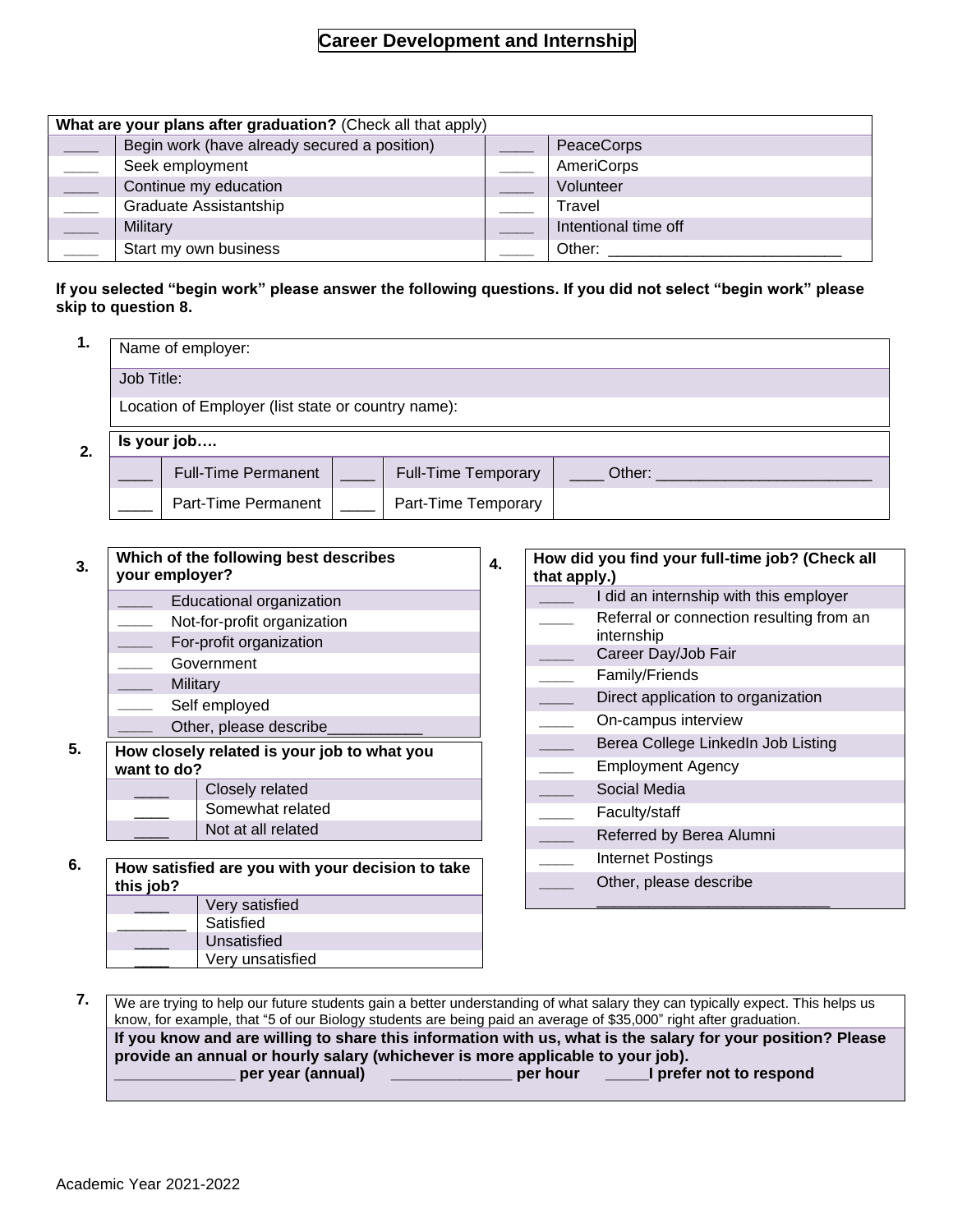|     | What kind of continuing education<br>8.<br>will you be doing? |                                                      | 9.              | If you have been accepted to Graduate School, please<br>complete the following:                                             |  |  |
|-----|---------------------------------------------------------------|------------------------------------------------------|-----------------|-----------------------------------------------------------------------------------------------------------------------------|--|--|
|     |                                                               | Post Baccalaureate Program                           |                 | Name of Graduate School                                                                                                     |  |  |
|     |                                                               | Graduate/Professional School                         |                 | Location of Graduate School (list state or country)<br>Program enrolled, if applicable                                      |  |  |
|     |                                                               | <b>Certification Program</b>                         |                 | Intended Degree (M.S., Ed.D., etc.)                                                                                         |  |  |
| 10. |                                                               | When do you plan to start your continuing education? |                 |                                                                                                                             |  |  |
|     |                                                               | Fall<br>Year:                                        |                 |                                                                                                                             |  |  |
|     |                                                               | Spring<br>Year:                                      |                 |                                                                                                                             |  |  |
|     |                                                               | Summer<br>Year:                                      |                 |                                                                                                                             |  |  |
|     |                                                               |                                                      | $3 - 4$         |                                                                                                                             |  |  |
|     |                                                               | (Check all that apply)                               |                 | 5 or more<br>Which of the following services provided by the Offices of Career Development and Internships did you utilize? |  |  |
|     |                                                               | <b>Career Counseling</b>                             |                 | <b>Cover Letter Writing</b>                                                                                                 |  |  |
|     |                                                               | Internship Assistance                                | <b>GRE Prep</b> |                                                                                                                             |  |  |
|     |                                                               | Thursday Career Workshops                            |                 | On-campus Interview                                                                                                         |  |  |
|     |                                                               | <b>Resume/CV Review</b>                              |                 | <b>Interview Practice</b>                                                                                                   |  |  |
|     |                                                               | <b>Personal Statement Writing</b>                    |                 | Special Career Events (e.g., Cornell Weekend, etc.)                                                                         |  |  |
|     |                                                               | Do What You Are Assessment                           |                 | <b>Graduate School Plans</b>                                                                                                |  |  |
|     |                                                               | <b>Targeting Employers/Job</b><br>Search             |                 | Classroom presentations                                                                                                     |  |  |
|     |                                                               | <b>Recruiter Events</b>                              |                 |                                                                                                                             |  |  |
|     |                                                               | Other, please describe:                              |                 |                                                                                                                             |  |  |

applicable

**9.**

**Graduate School, please complete** 

Location

Graduate School

School

**accepted**